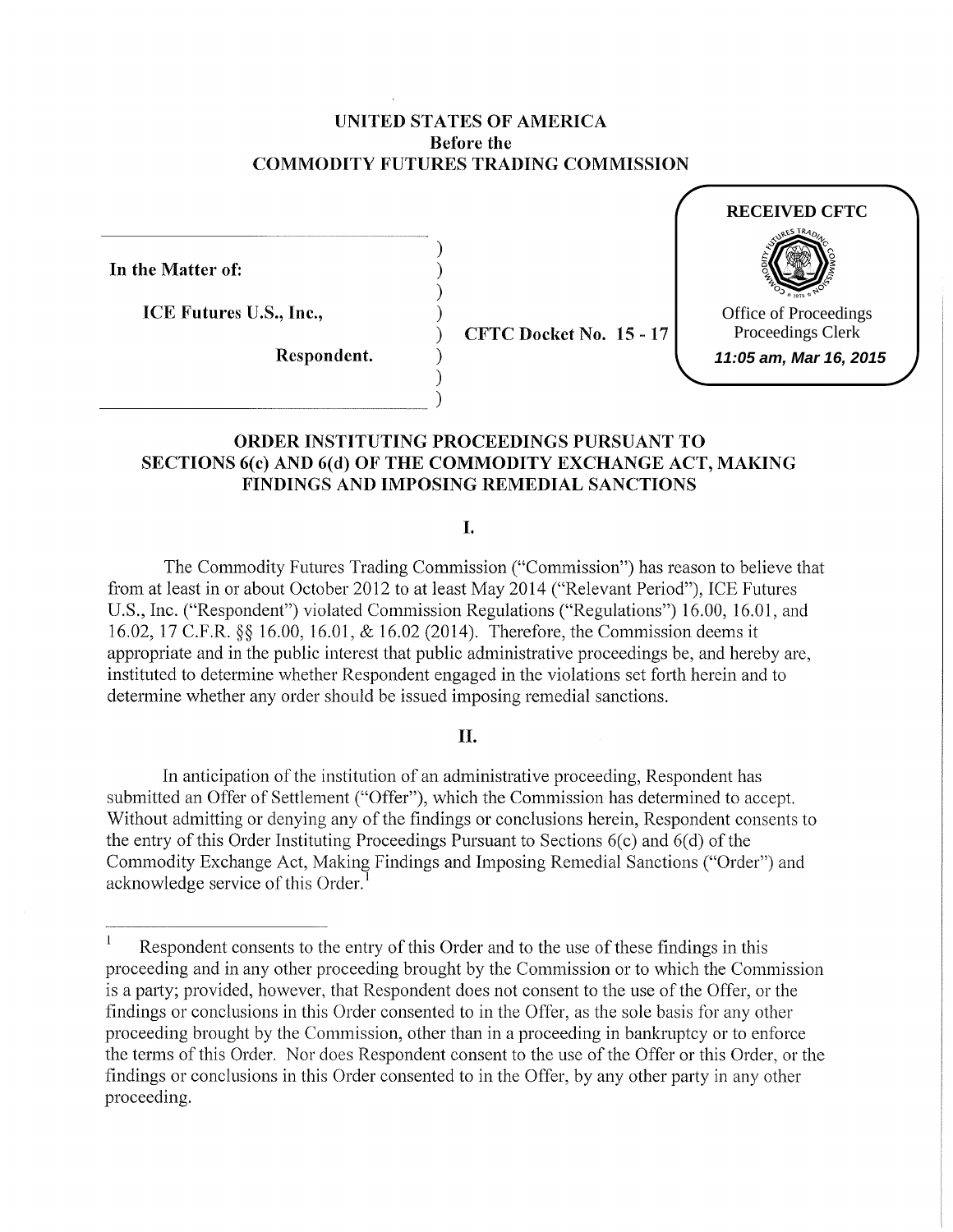The Commission finds the following:

### A. **SUMMARY**

ICE Futures U.S. is a designated contract market ("DCM"). As a DCM, ICE Futures U.S. is required to submit certain trading and market-related reports and data to the Commission. In particular, ICE Futures U.S. is required to submit, for each business day, clearing member reports "showing for each clearing member, by proprietary and customer account," certain information for each future or option contract, including among other things, the quantity of contracts currently open, the quantity of contracts bought and sold throughout the day, and the quantity of delivery notices. 17 C.F.R. *§* 16.00. ICE Futures U.S. is also required to provide the Commission permanent record data relating to trading volume, open contracts, prices, and certain critical dates, and transaction-level trade data and related order information for each futures or options contract. 17 C.F.R. §§ 16.01 and 16.02.

Reporting is at the heart of the Commission's market and financial surveillance programs, which are critical to the Commission's mission to protect market participants and promote market integrity. The Commission's market surveillance programs analyze market data to detect and prevent market disruptions and enforce speculative position limits. The Commission's financial surveillance programs use market data to measure the financial risks that large contract positions may pose to Commission registrants and clearing organizations. All of these programs, along with much of the Commission's other work, rely on accurate and complete market reports and data.

Throughout the Relevant Period (which consisted of approximately 325 reporting days), ICE Futures U.S. failed to meet its reporting obligations to the Commission by submitting reports and data that, in aggregate, contained thousands of errors and omissions. According to ICE Futures U.S., these errors and omissions resulted primarily from technology upgrades and data migration projects, and while they affected data provided to the Commission, they did not affect data published by ICE Futures U.S. on its website. Many of the inaccurate and incomplete reports made by ICE Futures U.S. occurred after Commission staff informed ICE Futures U.S. of the reporting problems and requested that the problems be corrected. With respect to permanent record data, ICE Futures U.S. failed to report any data (including delivery notices) for certain expiring futures contracts after the last trading day, and it reported incorrect intraday futures prices, numbers of delivery notices, option strike prices, and volumes for exchanges of futures. ICE Futures U.S. also failed to submit clearing member reports for the expiring futures contract after the last trading day, and it failed to submit any transaction-level data on six separate days for certain energy contracts.

# **B. RESPONDENT**

ICE Futures U.S. is and was, at all times during the Relevant Period, a Delaware corporation, a board of trade designated as a contract market, and self-regulatory organization. ICE Futures U.S. is located in New York, New York and lists approximately 500 futures and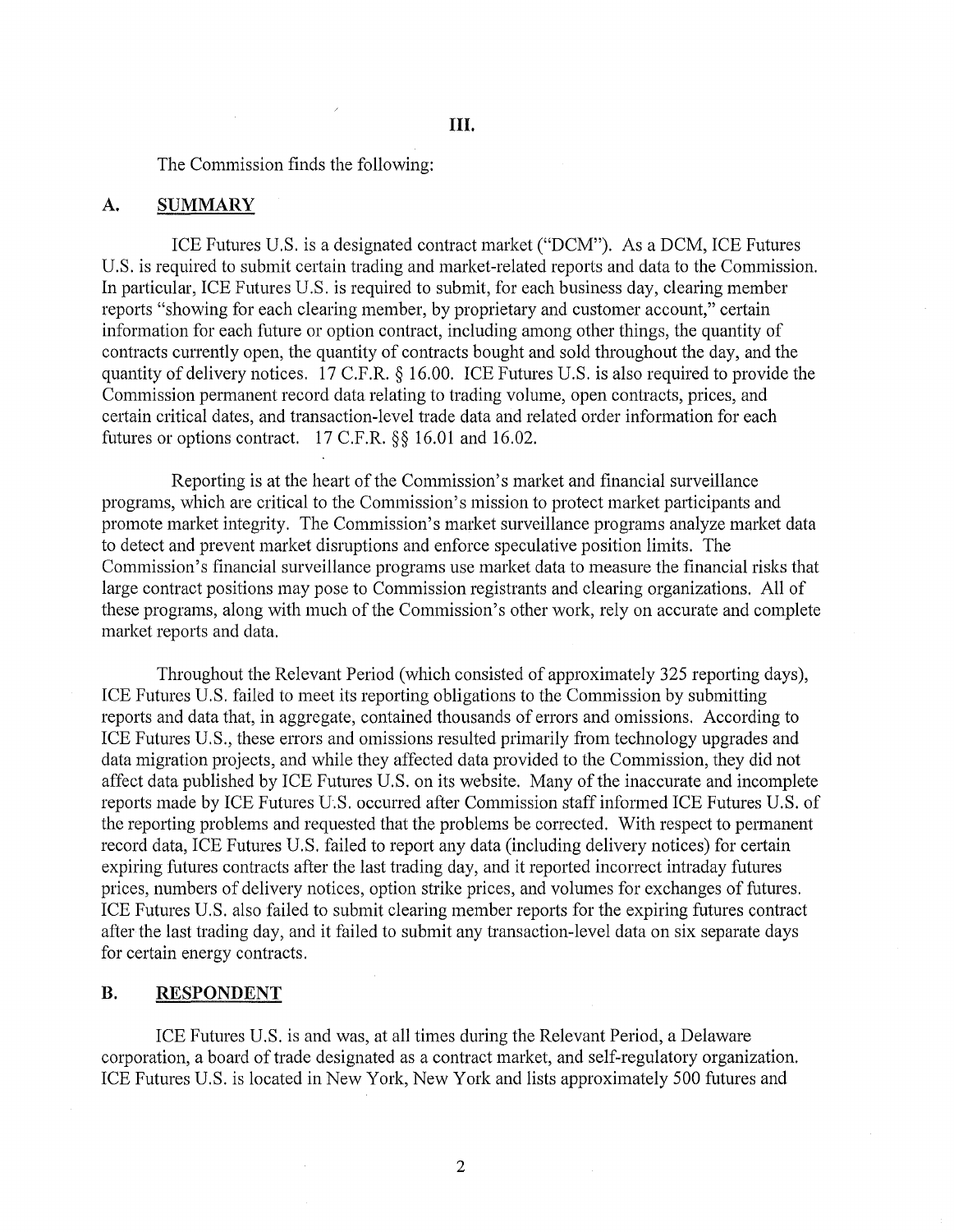options contracts on a wide range of products, including natural gas and power, agricultural commodities, equity indexes, and currencies.

# C. FACTS

# 1. **Regulatory Requirements for DCM Reporting**

The Commission oversees a comprehensive reporting system by which it collects information on  $(1)$  the prices and volume of trading in the different futures and options markets; (2) individual transactions in those markets; and (3) market participants. This information forms the foundation of the Commission's market and financial surveillance programs.

Each DCM is required to submit to the Commission clearing member reports for each business day. Specifically, each DCM must submit:

The following information separately for futures by commodity and by future, and, for options, by underlying futures contract (for options on futures contracts) or by underlying commodity (for other commodity options), and by put, by call, by expiration date, and by strike price: (1) The total of all long open contracts and the total of all short open contracts carried at the end of the day covered by the report  $\ldots$ ; (2) The quantity of contracts bought and the quantity of contracts sold during the day of the report ... ; (4) The quantity of purchases of futures for commodities or for derivatives positions and the quantity of sales of futures for commodities or for derivative positions  $\dots$ ; (5) For futures, the quantity of the commodity for which delivery notices have been issued by the clearing organization of the reporting market and the quantity for which notices have been stopped during the day covered by the report.

17 C.P.R. § 16.00(a) (2014). For each clearing member, therefore, each DCM must report, among other things, the number of open futures or option positions and the number of delivery notices issued or stopped. *Id.* 

Each DCM also must submit to the Commission permanent record data, which consists of summary data for each futures contract, option, swap, and option on swap, including the following volume data:

(i) the option delta, where a delta system is used; (ii) the total gross open contracts for futures, excluding those contracts against which delivery notices have been stopped; (iii) for futures products that specify delivery, open contracts against which delivery notices have been issued on that business day; (iv) the total volume of trading, excluding transfer trades or office trades; ... (v) the total volume of futures/options/swaps/swaptions exchanged for commodities or for derivative positions that are included in the total volume of trading; and (vi) the total volume of block trades included in the total volume of trading.

17 C.P.R. § 16.01(a) (2014). Permanent record data also includes specific price information, reported separately for each futures contract, "by commodity and by futures expiration," and for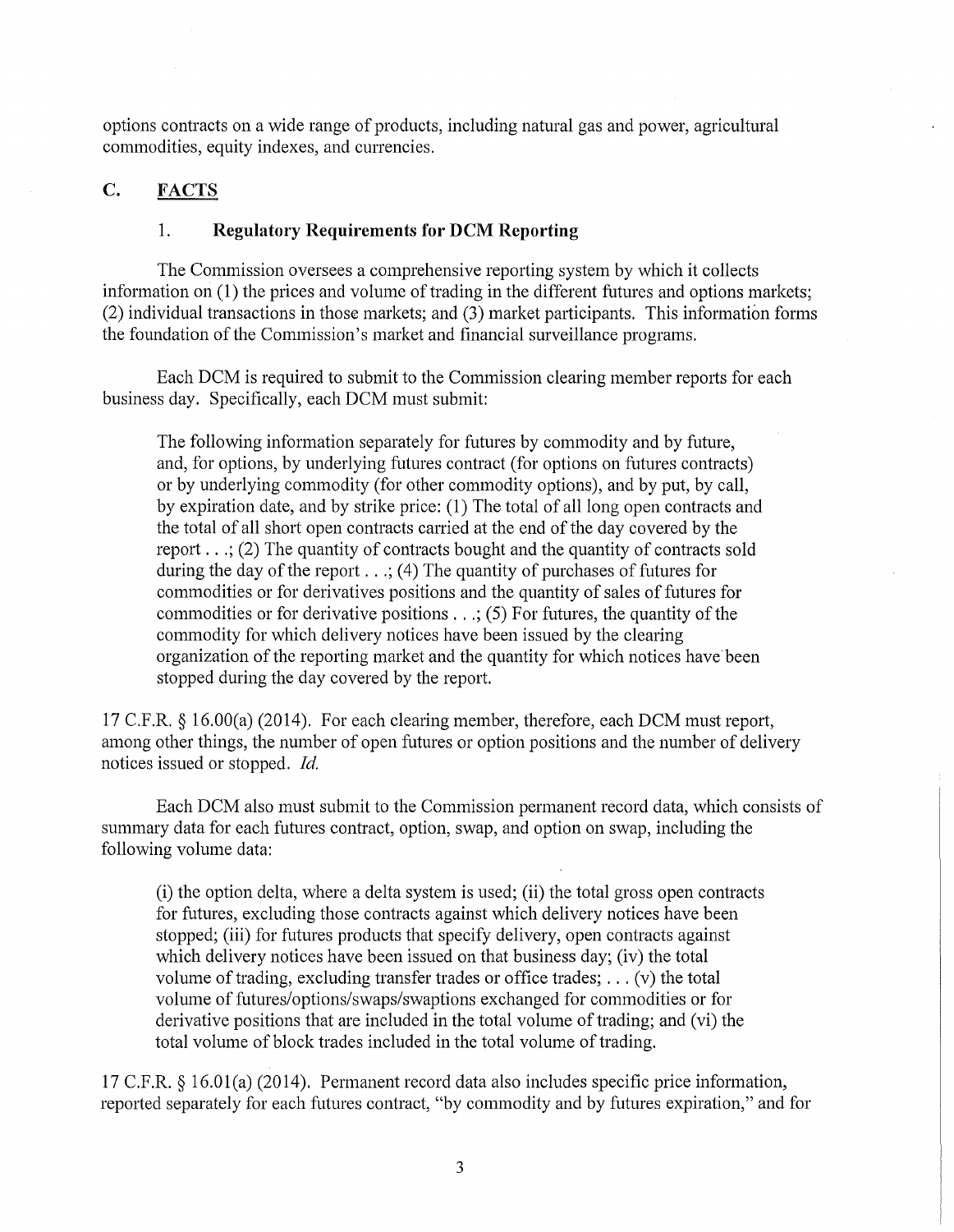each option, "by underlying futures contract<sup>[]</sup> for options on futures or by underlying commodity for options on commodities, and by put, by call, by expiration date and by strike price." 17 C.F.R. § 16.01(b)(1)(i) & (2) (2014). Additionally, each DCM must submit, for the trading session and for the opening and closing periods of trading:

(i) The opening and closing prices of each futures  $\lceil$  or  $\rceil$  option  $\dots$ ; (ii) The price that is used for settlement purposes, if different from the closing price; and (iii) The lowest price of a sale or offer, whichever is lower, and the highest price of a sale or bid, whichever is higher, that the reporting market reasonably determines accurately reflects market conditions ....

17 C.F.R. § 16.01(b)(2). As such, for each contract, the Commission receives information about open interest, delivery notices, and various price points.

Finally, each DCM is required to submit to the Commission certain transaction-level data daily. 17 C.F.R. § 16.02. This data gives a transaction-by-transaction picture of what occurred in each market that day. It includes all transactions that happened on any day, regardless of size.

The Commission uses the clearing member reports, permanent record data, and transaction-level data, among other things, as part of its market and financial surveillance programs, to detect and prevent situations that could pose a threat to the markets and to keep the Commission informed of significant market developments. The effectiveness of the Commission's market and financial surveillance programs depends on accurate and timely reporting from DCMs.

## 2. **ICE Futures** U.S.'s **Data Reporting Errors**

Beginning as early as October 2012 and continuing throughout 2013, Commission staff identified a series of errors and omissions in ICE Futures U.S.'s clearing member reports, permanent record data, and transaction-level data. In some instances, data was missing-such as trading dates for which the Commission received no reports for ICE Futures U.S.'s energy markets. In other instances, the errors only became apparent when Commission staff discovered discrepancies between the transaction-level data and the summary data reported for certain trading days. Commission staff identified further errors by detecting differences between the data the Commission received and the data ICE Futures U.S. published on its website in its Daily Market Reports. Finally, some errors were apparent on the face of the reported data *(e.g., certain*) natural gas settlement prices in October-November 2012 were reported at 1000 times their actual level).

From October 2012 and continuing until April 2013, ICE Futures U.S. was engaged in significant technology upgrades related to the Commission's then-upcoming requirement of a new data-reporting format and ICE Futures U.S.'s own transition of existing over-the-counter energy swaps into listed energy futures. These projects involved migrating data from ICE Futures U.S.'s old reporting system to a new system, and the associated technology upgrades introduced software logic errors that resulted in most of the reporting errors and omissions made by ICE Futures U.S. to the Commission.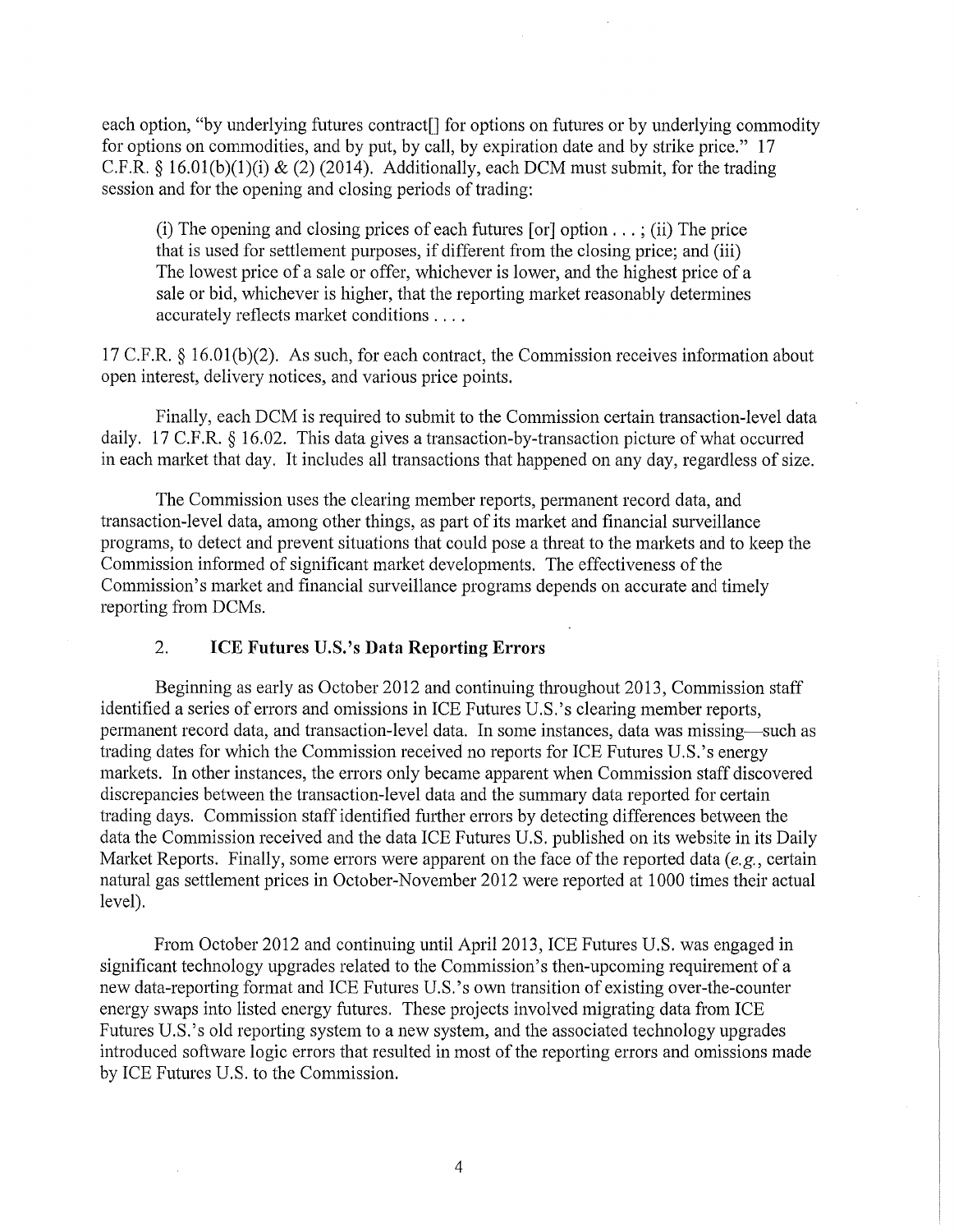These reporting errors and omissions cumulatively numbered in the thousands and affected certain data in ICE Futures U.S.'s Part 16 reports for every reporting day over the Relevant Period and included:

- reporting incorrect high/low and open/close options prices in a variety of contracts, including coffee, cocoa, sugar, cotton, frozen concentrated orange juice, and the U.S. dollar index;
- reporting incorrect settlement prices in natural gas options;
- reporting incorrect strike prices or failing to report strike prices in certain natural gas options;
- reporting inaccurate information in currency and cross-rate futures;
- reporting inaccurate delivery notices in numerous contracts, including coffee, cocoa, cotton, and frozen concentrated orange juice;
- reporting inaccurate volumes in Exchange for Related Product trades;
- failing to report any information after the last trading day for certain futures contracts, including clearing member reports for those dates; and
- failing to submit any transaction-level data for certain energy contracts.

## 3. **ICE Futures** U.S.'s **Communications with the Commission Regarding Data Reporting Deficiencies**

At the beginning of the Relevant Period and at various times during 2013, Commission staff notified ICE Futures U.S. about the data errors and omissions. ICE Futures U.S. responded that its data reporting deficiencies would be corrected with the conversion to the new datareporting format that was set to be implemented by the Commission in September 2013 (but later delayed). Commission staff represented to ICE Futures U.S. that continuing to report faulty data in the interim was unacceptable. Nevertheless, ICE Futures U.S. continued to submit inaccurate and incomplete reports. Further, even after the Commission implemented the new data-reporting standards in February 2014, certain ICE Futures U.S. reports still contained previously identified data errors; although, the quality of ICE Futures U.S.'s data reports overall did improve after the data-reporting conversion.

During the Relevant Period and extending through much of the Division of Enforcement's investigation of this matter, ICE Futures U.S. did not respond in a timely and satisfactory manner to inquiries from Commission staff-including staff from the Division of Market Oversight, the Office of Data Technology, and the Division of Enforcement-about these data reporting issues. Eventually, ICE Futures U.S. did cooperate fully with the Division of Enforcement's investigation and took corrective actions to address these reporting deficiencies. The Commission has taken that cooperation and those actions into account in settling this matter.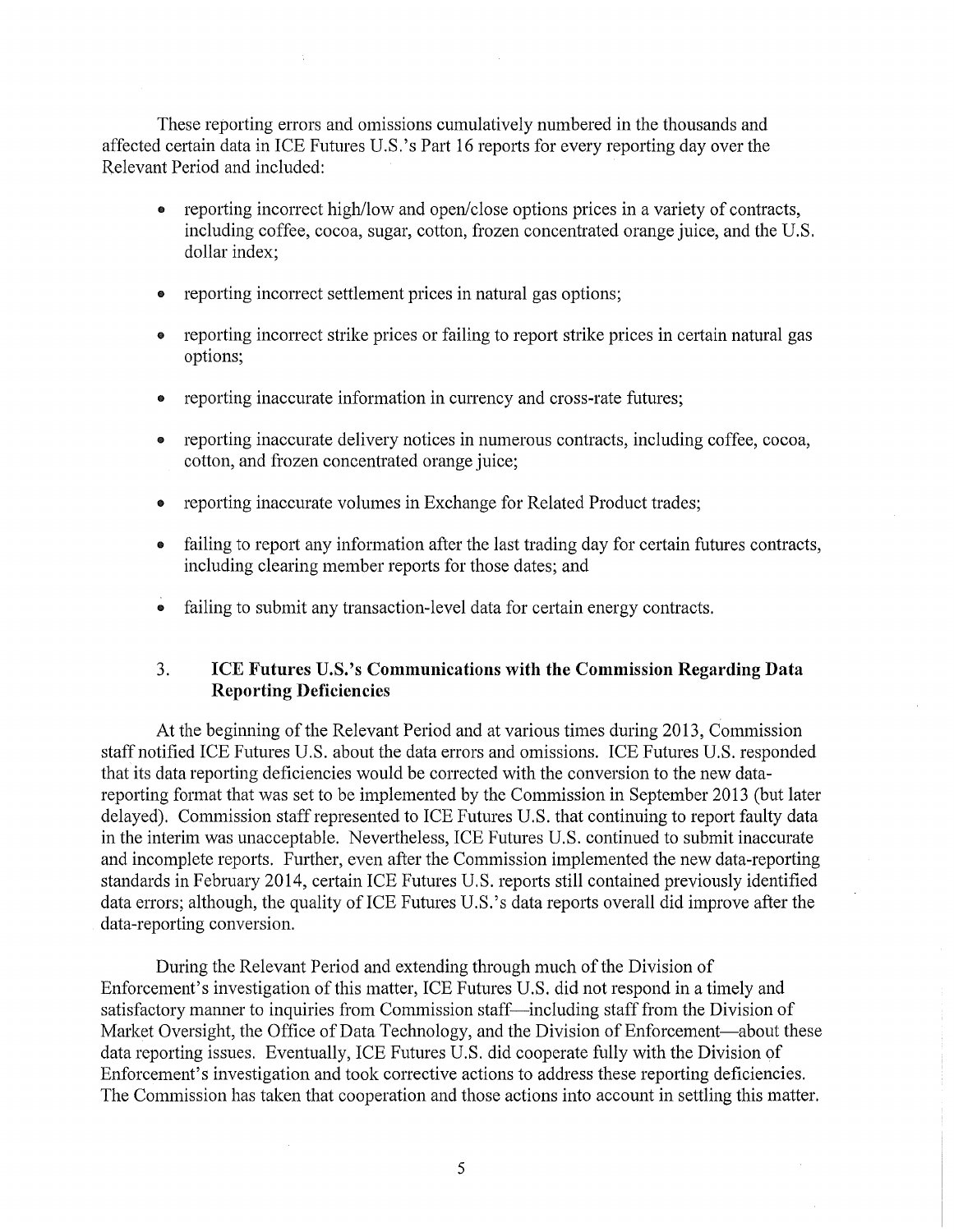## IV.

### LEGAL DISCUSSION

ICE Futures U.S. violated Regulations 16.00, 16.01, and 16.02 when it submitted inaccurate and incomplete reports and data during the Relevant Period. As described more fully in the Regulatory Requirements for DCM Reporting section above, these Regulations require a DCM to submit to the Commission daily clearing member reports (Regulation 16.00), permanent record data (Regulation 16.01 ), and transaction-level data (Regulation 16.02). Inherent in these requirements is the fundamental notion that all reports and data provided to the Commission must be accurate and complete. *See In re JP Morgan Securities LLC,* CFTC No. 14-19 (July 29, 2014); *In re Bielfeldt,*  CFTC No. 96-1 (Feb. 12, 1999).

The accuracy and completeness of these reports and data are critical to the Commission's mission to protect market participants and to ensure market integrity. *See, e.g., In re JP Morgan Securities LLC,* CFTC No. 14-19 (July 29, 2014); *In re Newedge USA, LLC,* CFTC No. 12-06 (Jan. 9, 2012). The effectiveness of the Commission's market and financial surveillance programs, as well as other Commission work, hinge upon correct and thorough reporting data. Without accurate and complete data, the Commission's ability to detect and prevent market disruptions, to enforce speculative position limits, and to measure the financial risks that large contract positions may pose to Commission registrants and clearing organizations is compromised.

#### v.

#### FINDINGS OF VIOLATION

Based on the foregoing, the Commission finds that, during the Relevant Period, ICE Futures U.S. violated Regulations 16.00, 16.01, and 16.02.

#### VI.

#### OFFER OF SETTLEMENT

Respondent has submitted the Offer in which it, without admitting or denying the findings and conclusions herein:

- A. Acknowledges receipt of service of this Order;
- B. Admits the jurisdiction of the Commission with respect to all matters set forth in this Order and for any action or proceeding brought or authorized by the Commission based on violation of or enforcement of this Order;
- C. Waives:
	- 1. the filing and service of a complaint and notice of hearing;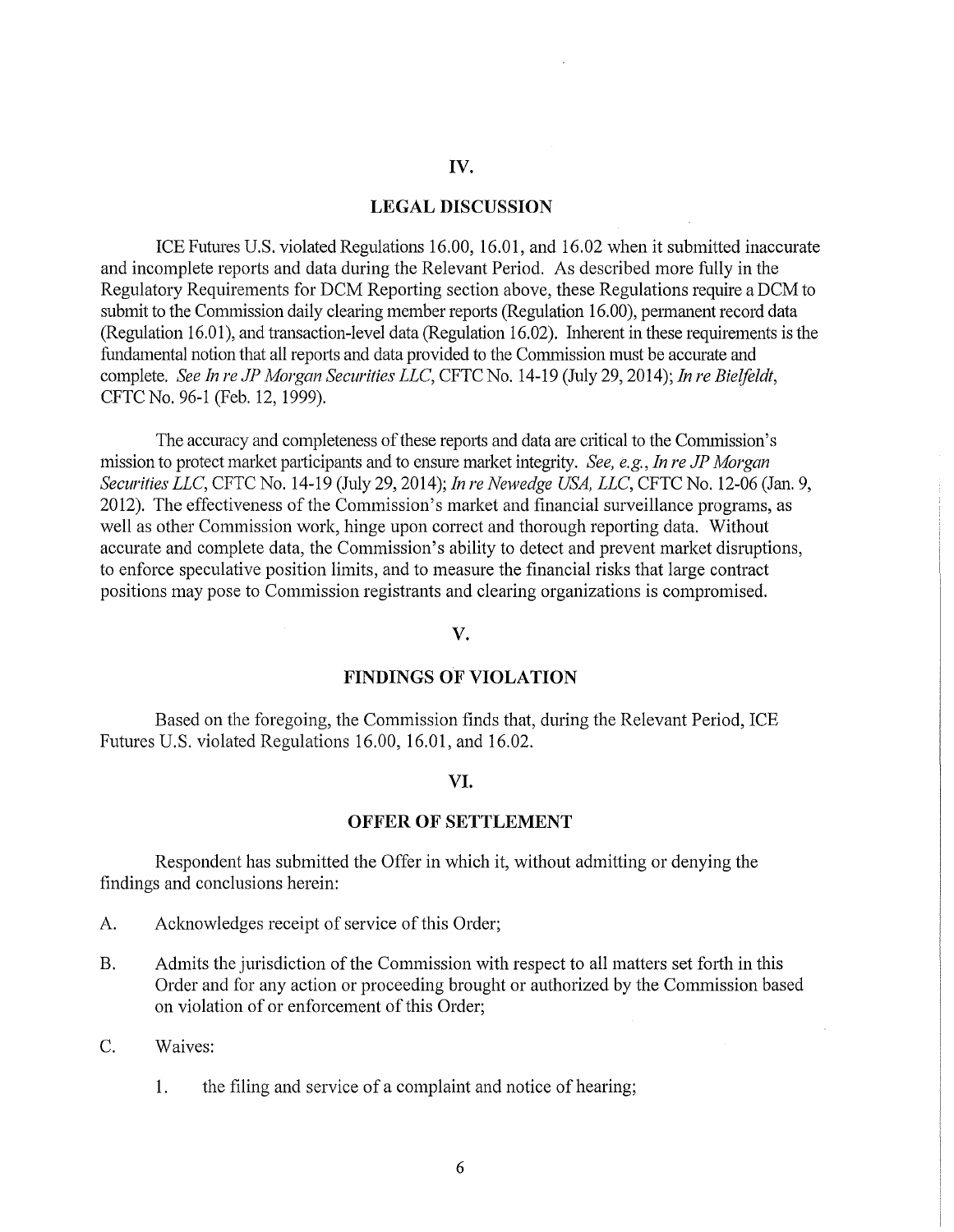- 2. a hearing;
- 3. all post-hearing procedures;
- 4. judicial review by any court;
- 5. any and all objections to the participation by any member of the Commission's staff in the Commission's consideration of the Offer;
- 6. any and all claims that it may possess under the Equal Access to Justice Act, 5 U.S.C. § 504 (2006) and 28 U.S.C. § 2412 (2006), and/or the rules promulgated by the Commission in conformity therewith, Part 148 of the Commission's Regulations, 17 C.F.R. §§ 148.1-30 (2011), relating to, or arising from, this proceeding;
- 7. any and all claims that it may possess under the Small Business Regulatory Enforcement Fairness Act of 1996, Pub. L. No. 104-121, §§ 201-253, 110 Stat. 847, 857-868 (1996), as amended by Pub. L. No. 110-28, § 8302, 121 Stat. 112, 204-205 (2007), relating to, or arising from, this proceeding; and
- 8. any claims of Double Jeopardy based on the institution of this proceeding or the entry in this proceeding of any order imposing a civil monetary penalty or any other relief;
- D. Stipulates that the record basis on which this Order is entered shall consist solely of the findings contained in this Order to which Respondent has consented in the Offer;
- E. Consents, solely on the basis of the Offer, to the Commission's entry of this Order that:
	- 1. makes findings by the Commission that Respondent violated Regulations 16.00, 16.01, and 16.02;
	- 2. orders Respondent to cease and desist from violating Regulations 16.00, 16.01, and 16.02;
	- 3. orders Respondent to pay a civil monetary penalty in the amount of \$3,000,000, plus post-judgment interest;
	- 4. orders Respondent to comply with the conditions and undertakings consented to in the Offer and as set forth in Part VII of this Order.

Upon consideration, the Commission has determined to accept the Offer.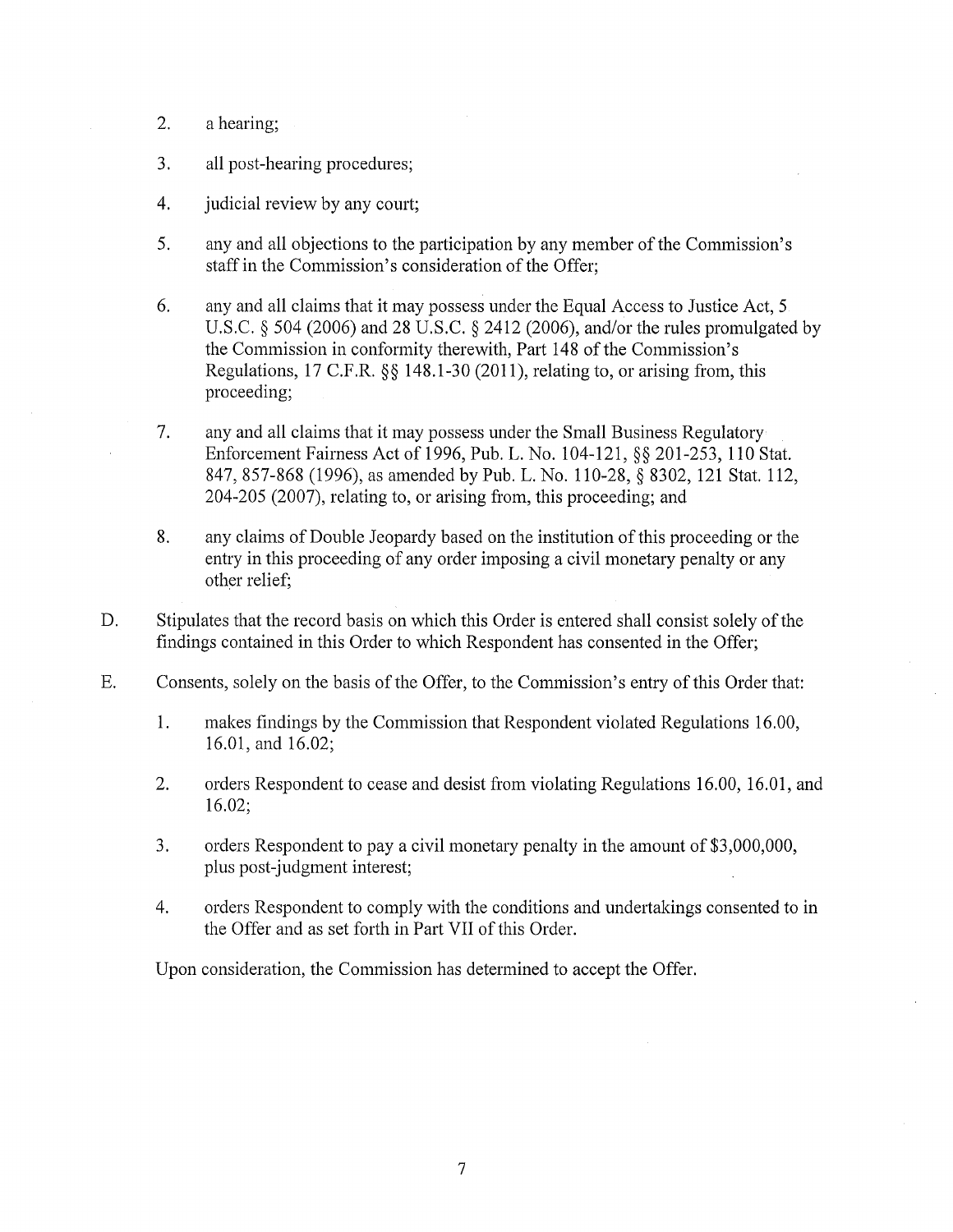# VII.

#### **ORDER**

#### **Accordingly, IT IS HEREBY ORDERED THAT:**

- A. Respondent and its successors and assigns shall cease and desist from violating Regulations 16.00, 16.01, and 16.02.
- B. Respondent shall pay a civil monetary penalty in the amount of three million dollars  $($3,000,000)$  within ten  $(10)$  days of the date of entry of this Order ("CMP Obligation"). Post-judgment interest shall accrue on the CMP Obligation beginning ten days from the date of entry of this Order and shall be determined by using the Treasury Bill rate prevailing on the date of entry of this Order pursuant to 28 U.S.C. § 1961 (2012). Respondent shall pay the CMP Obligation by electronic funds transfer, U.S. postal money order, certified check, bank cashier's check, or bank money order. If payment is to be made other than by electronic funds transfer, then the payment shall be made payable to the Commodity Futures Trading Commission and sent to the address below:

Commodity Futures Trading Commission Division of Enforcement ATTN: Accounts Receivables--- AMZ 340 E-mail Box: 9-AMC-AMZ-AR-CFTC DOT *IF* AA/MMAC 6500 S. MacAtihur Blvd. Oklahoma City, OK 73169 Telephone: (405) 954-5644

If payment is to be made by electronic funds transfer, Respondent shall contact Nikki Gibson or her successor at the above address to receive payment instructions and shall fully comply with those instructions. Respondent shall accompany payment of the CMP Obligation with a cover letter that identifies the paying Respondent and the name and docket number of this proceeding. The paying Respondent shall simultaneously transmit copies of the cover letter and the form of payment to the Chief Financial Officer, Commodity Futures Trading Commission, Three Lafayette Centre, 1155 21st Street, NW, Washington, D.C. 20581.

- C. Respondent and its successors and assigns shall comply with the following conditions and undertakings set forth in the Offer:
	- 1. Public Statements: Respondent agrees that neither it nor any of its successors and assigns, agents or employees under its authority or control shall take any action or make any public statement denying, directly or indirectly, any findings or conclusions in this Order or creating, or tending to create, the impression that this Order is without a factual basis; provided, however, that nothing in this provision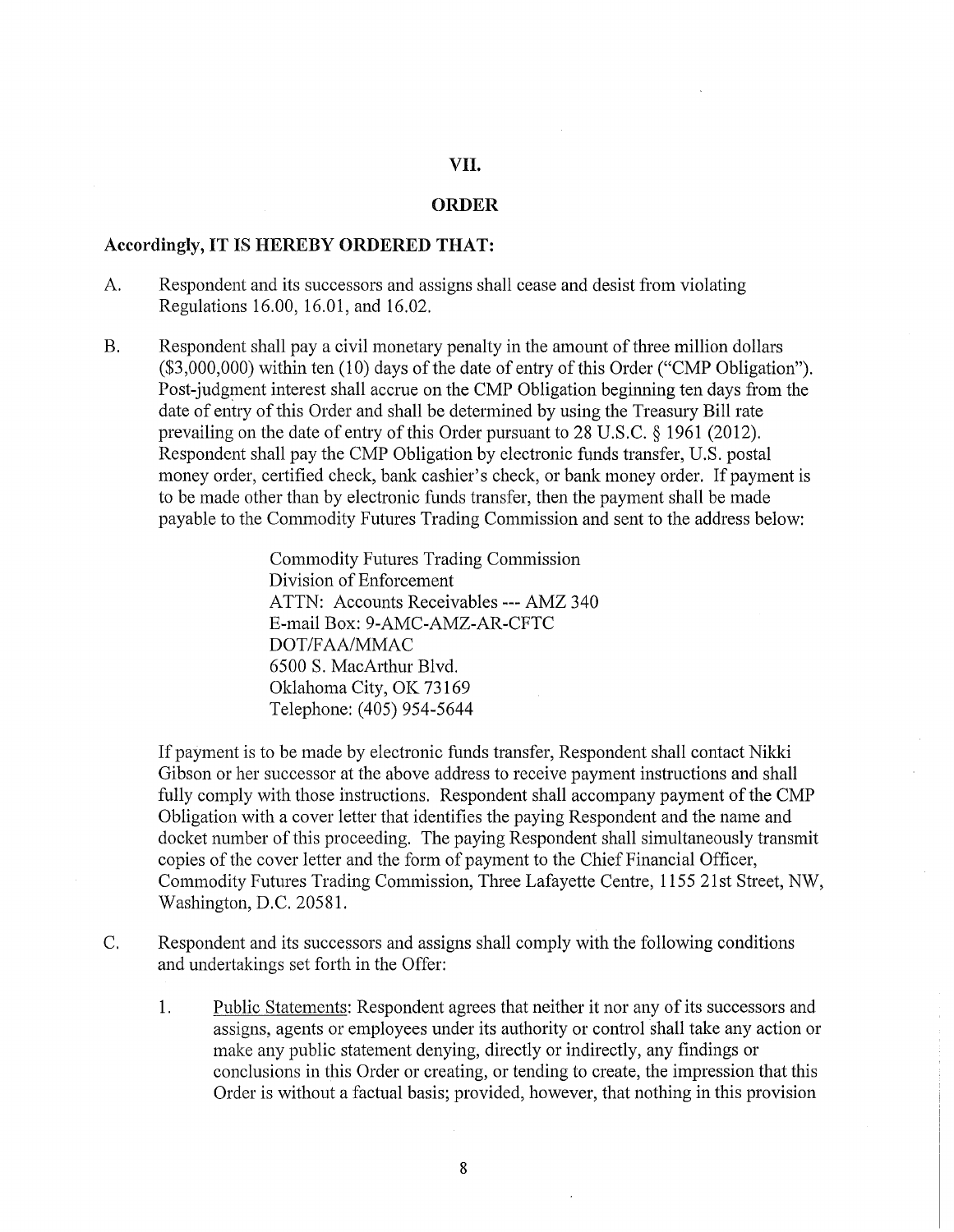shall affect Respondent's: (i) testimonial obligations; or (ii) right to take legal positions in other proceedings to which the Commission is not a party. Respondent and its successors and assigns shall undertake all steps necessary to ensure that all of its agents and/or employees under its authority or control understand and comply with this agreement.

- 2. Partial Satisfaction: Respondent understands and agrees that any acceptance by the Commission of partial payment of Respondent's CMP Obligation shall not be deemed a waiver of its obligation to make further payments pursuant to this Order, or a waiver of the Commission's right to seek to compel payment of any remaining balance.
- 3. Staffing:
	- a. As a condition of the services agreement between Respondent and its parent Intercontinental Exchange, Inc. ("ICE"), ICE shall create and maintain a new senior position of Chief Data Officer who will have direct responsibility for systems and procedures relating to regulatory reporting;
	- b. As a condition of the services agreement between Respondent and ICE, ICE shall hire and maintain at least three additional quality assurance staff who will be dedicated to regulatory reporting. These quality assurance staff will have dual-line reporting to both the Senior Director of Quality Assurance in ICE's technology group and to ICE's Vice President of Regulation;
- 4. Data Reconciliation:
	- a. Respondent shall undertake an internal review of its data submissions to the Commission for purposes of identifying violations of Regulations 16.00, 16.01, and 16.02 from February 17, 2014 to the date of this Order. This review shall consist of a statistically significant sample of data provided by Respondent to the Commission and include a reconciliation of Respondent's summary data submissions and its transaction-level data, as well as a reconciliation of all data Respondent provided to the Commission with the data published in its Daily Market Reports on its website. Respondent will produce a report detailing its findings to the Commission within six months of the date of this Order.
	- b. Beginning one hundred and twenty days from the date of this Order, Respondent shall, for every reporting day: (1) capture a statistically significant number of individual product and instrument Daily Market Report files published on its website and reconcile their contents with the corresponding files provided to the Commission; and (2)(a) reconcile the data within Respondent's clearing providers' (ICE Clear U.S.'s and ICE Clear Europe's) systems and ICE's post-trade and clearing central data repository (the "Data Warehouse"); (b) reconcile relevant data between